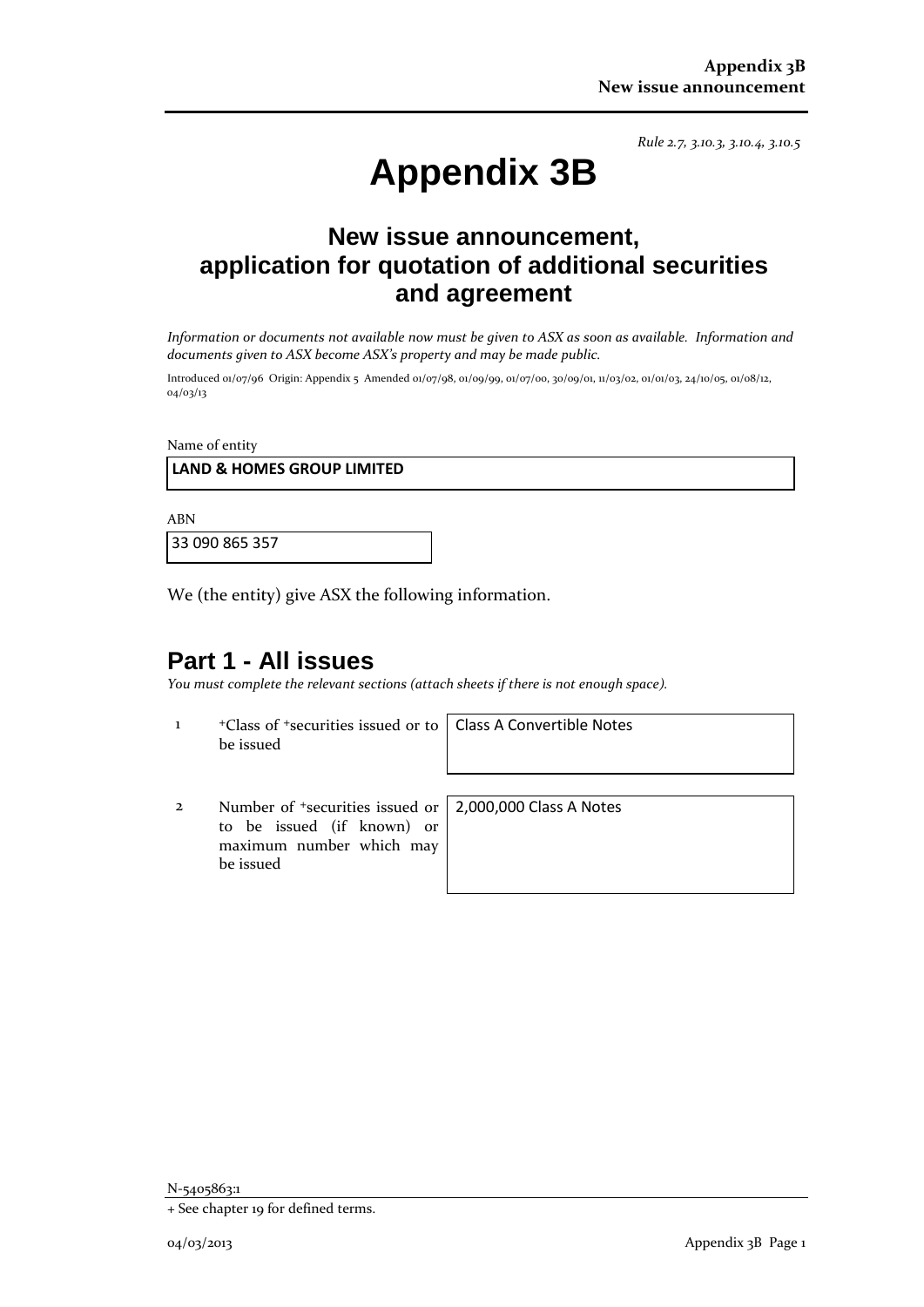3 Principal terms of the +securities (e.g. if options, exercise price and expiry date; if partly paid <sup>+</sup>securities, the amount outstanding and due dates for payment; if +convertible securities, the conversion price and dates for conversion)

The following terms and conditions apply to the Notes:

- (a) Each Note will have a face value of \$0.02; (b) Notes are unsecured;
- (c) Notes have a term of 5 years or 9 months if shareholder approval is not obtained to the convertibility of the Notes within three months of the date of issue;
- (d) Class A Notes interest to be paid at 9.0% pa payable quarterly;
- (e) LHM shall have the right to redeem the Notes at any time after 30 months following the date of issue, subject to giving each Noteholder not less than 21 day's notice in writing.
- (f) Subject to shareholder approval, the face value of the Notes together with any accrued but unpaid interest (net of any withholding tax) will be converted at 80% of the volume weighted average price of LHM's ordinary shares over the 15 trading days prior to the date of conversion at the option of each noteholder in multiples of 50,000 at any time during the term;
- (g) LHM will obtain shareholder approval to the convertibility of the Notes as soon as practicable following their issuance.
- (h) The Notes will be repayable on demand following the occurrence of an event of default;
- (i) LHM will deduct interest withholding tax on interest amounts where applicable.

N-5405863:1

<sup>+</sup> See chapter 19 for defined terms.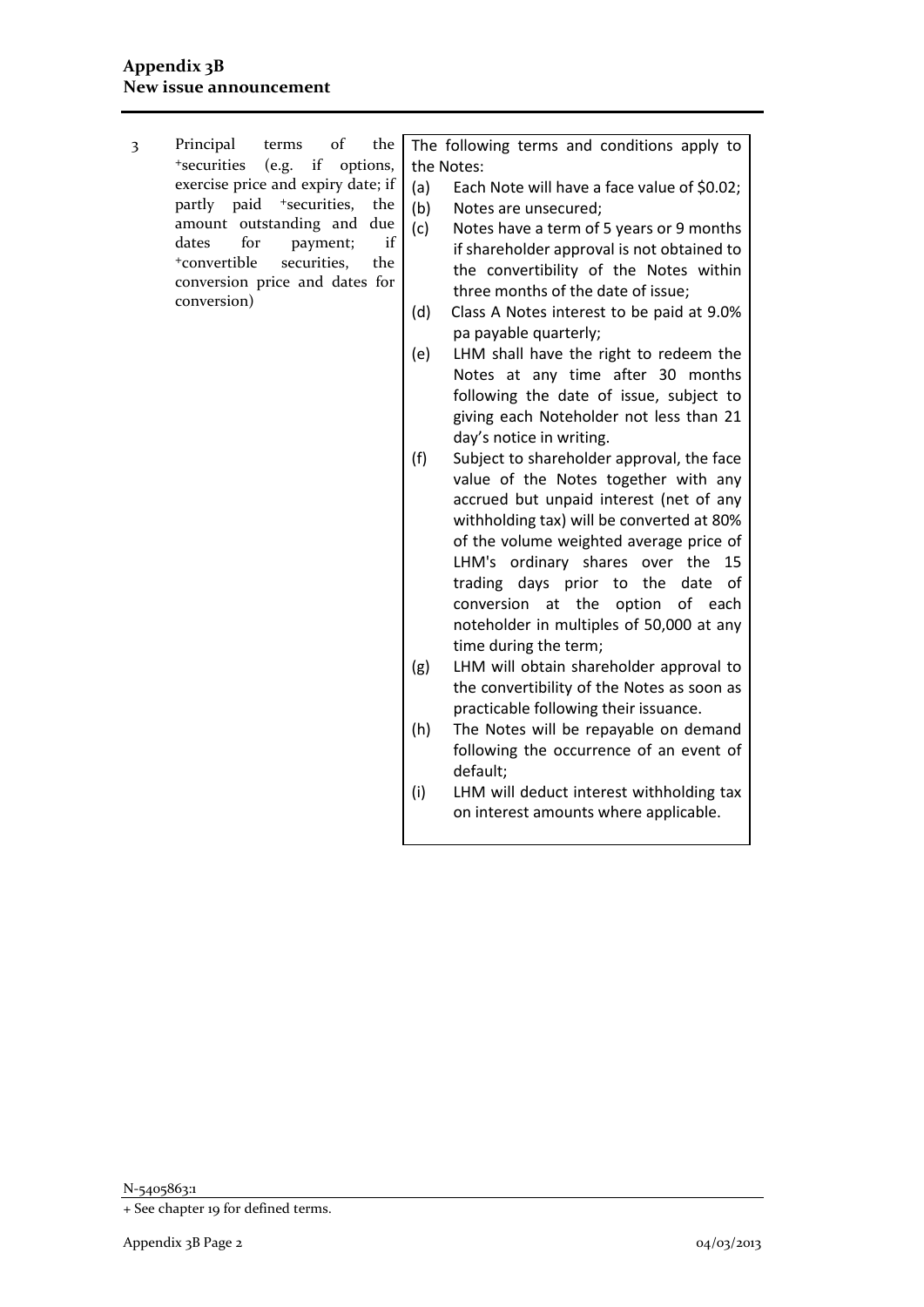4 Do the +securities rank equally in all respects from the +issue date with an existing +class of quoted +securities? No

> If the additional +securities do not rank equally, please state:

- the date from which they do
- the extent to which they participate for the next dividend, (in the case of a trust, distribution) or interest payment
- the extent to which they do not rank equally, other than in relation to the next dividend, distribution or interest payment
- 5 Issue price or consideration Class A \$0.02 per Note
- 6 Purpose of the issue (If issued as consideration for the acquisition of assets, clearly identify those assets)
- 6a Is the entity an +eligible entity that has obtained security holder approval under rule 7.1A?

If Yes, complete sections 6b – 6h *in relation to the +securities the subject of this Appendix 3B*, and comply with section 6i

- 6b The date the security holder resolution under rule 7.1A was passed
- 6c Number of +securities issued without security holder approval under rule 7.1
- 6d Number of +securities issued with security holder approval under rule 7.1A



Ongoing Working Capital

No

<sup>+</sup> See chapter 19 for defined terms.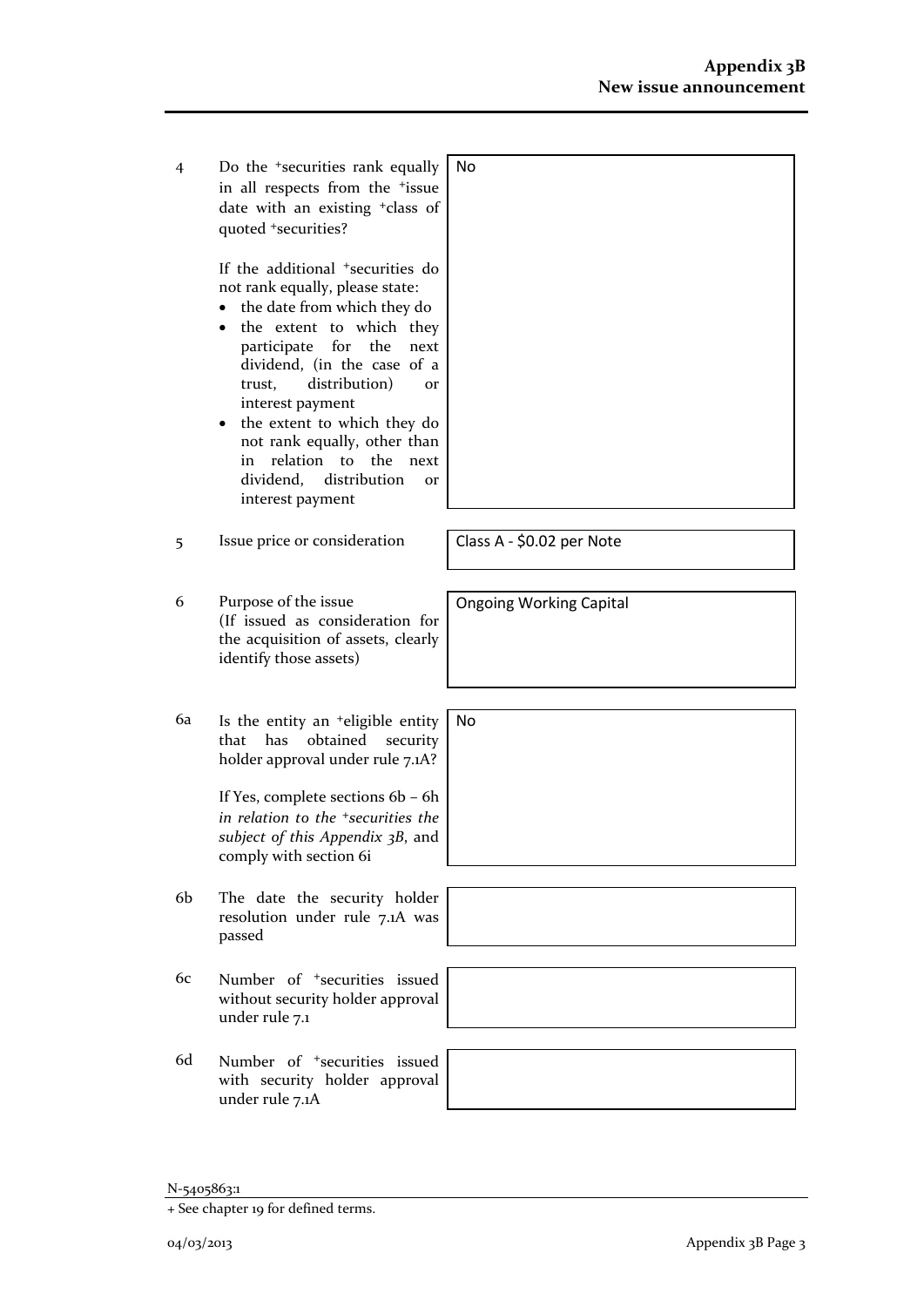- 6e Number of +securities issued with security holder approval under rule 7.3, or another specific security holder approval (specify date of meeting)
- 6f Number of +securities issued under an exception in rule 7.2
- 6g If +securities issued under rule 7.1A, was issue price at least 75% of 15 day VWAP as calculated under rule 7.1A.3? Include the +issue date and both values. Include the source of the VWAP calculation.
- 6h If +securities were issued under rule 7.1A for non-cash consideration, state date on which valuation of consideration was released to ASX Market Announcements
- 6i Calculate the entity's remaining issue capacity under rule 7.1 and rule 7.1A – complete Annexure 1 and release to ASX Market Announcements
- 7 +Issue dates

Note: The issue date may be prescribed by ASX (refer to the definition of issue date in rule 19.12). For example, the issue date for a pro rata entitlement issue must comply with the applicable timetable in Appendix 7A.

Cross reference: item 33 of Appendix 3B.

8 Number and <sup>+</sup>class of all <sup>+</sup>securities quoted on ASX (*including* the <sup>+</sup>securities in section 2 if applicable)



N-5405863:1



4 November 2019

<sup>+</sup> See chapter 19 for defined terms.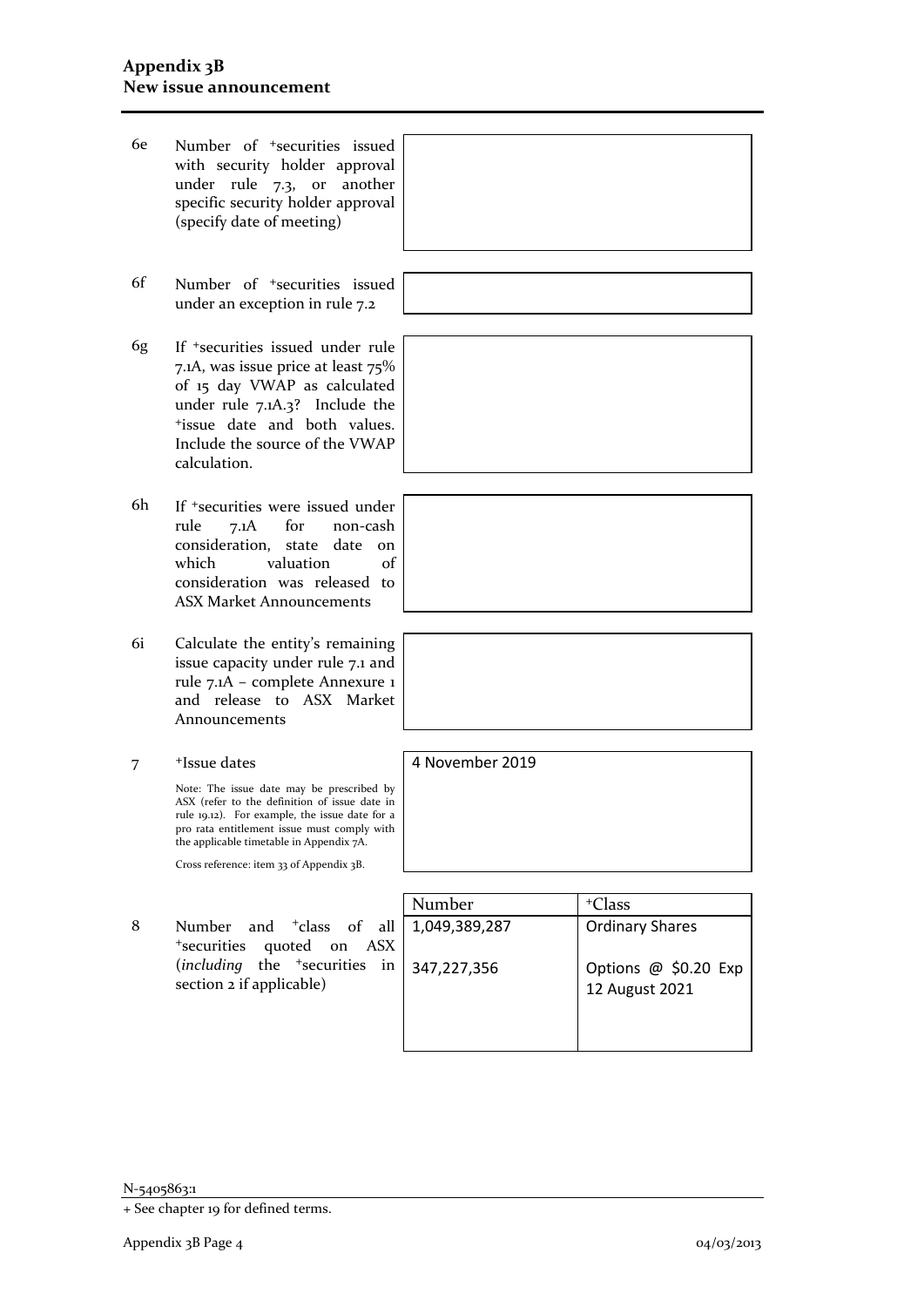|                                                                                                                                                             | Number      | <sup>+</sup> Class                                                                                                                                                                         |
|-------------------------------------------------------------------------------------------------------------------------------------------------------------|-------------|--------------------------------------------------------------------------------------------------------------------------------------------------------------------------------------------|
| Number and <sup>+</sup> class of all<br>9<br>*securities not quoted on ASX<br>( <i>including</i> the <sup>+</sup> securities in<br>section 2 if applicable) | 321,129,679 | Class A Convertible<br>Notes: 5 year term,<br>Interest 9%<br>pa<br>payable at the end of<br>each quarter and on<br>conversion<br>or<br>redemption,<br>conversion at 80% of<br>15 day VWAP. |
|                                                                                                                                                             | 19,575,000  | Class B Notes 5 year<br>term, Interest 13.8%<br>pa payable<br>on<br>conversion<br>or<br>redemption,<br>conversion at 80% of<br>15 day VWAP.                                                |

10 Dividend policy (in the case of a trust, distribution policy) on the increased capital (interests)

N/A

# **Part 2 - Pro rata issue**

| 11 | Is security holder approval<br>required?                                                                       |
|----|----------------------------------------------------------------------------------------------------------------|
| 12 | Is the issue renounceable or non-<br>renounceable?                                                             |
| 13 | Ratio in which the <sup>+</sup> securities<br>will be offered                                                  |
| 14 | <sup>+</sup> Class of <sup>+</sup> securities to which the<br>offer relates                                    |
| 15 | *Record date to determine<br>entitlements                                                                      |
| 16 | on different<br>Will holdings<br>registers (or subregisters) be<br>aggregated for calculating<br>entitlements? |

<sup>+</sup> See chapter 19 for defined terms.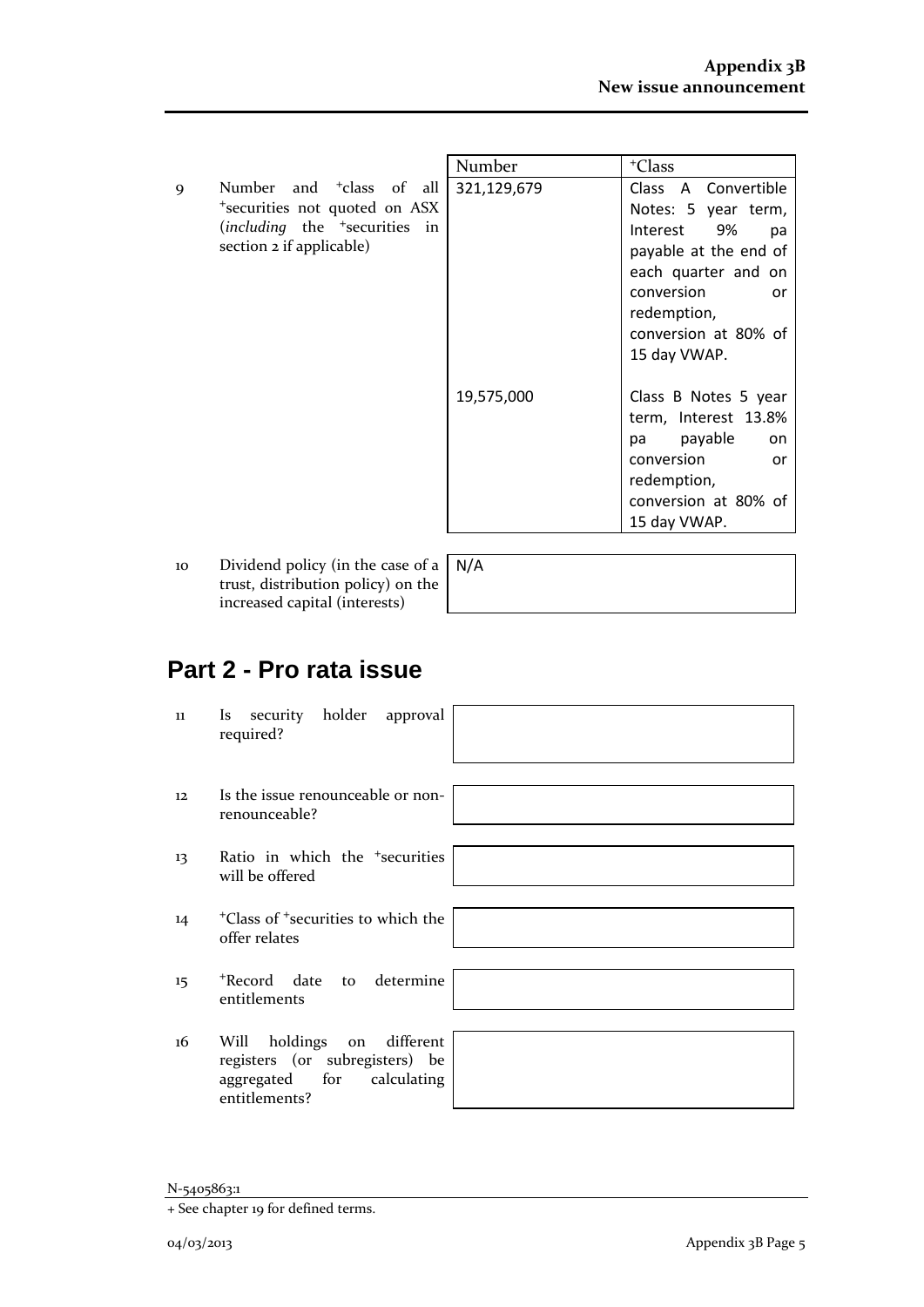#### **Appendix 3B New issue announcement**

17 Policy for deciding entitlements in relation to fractions

N-5405863:1 + See chapter 19 for defined terms. Appendix 3B Page 6 04/03/2013 18 Names of countries in which the entity has security holders who will not be sent new offer documents Note: Security holders must be told how their entitlements are to be dealt with. Cross reference: rule 7.7. 19 Closing date for receipt of acceptances or renunciations 20 Names of any underwriters 21 Amount of any underwriting fee or commission 22 Names of any brokers to the issue 23 Fee or commission payable to the broker to the issue 24 Amount of any handling fee payable to brokers who lodge acceptances or renunciations on behalf of security holders 25 If the issue is contingent on security holders' approval, the date of the meeting 26 Date entitlement and acceptance form and offer documents will be sent to persons entitled 27 If the entity has issued options, and the terms entitle option holders to participate on exercise, the date on which notices will be sent to option holders 28 Date rights trading will begin (if applicable)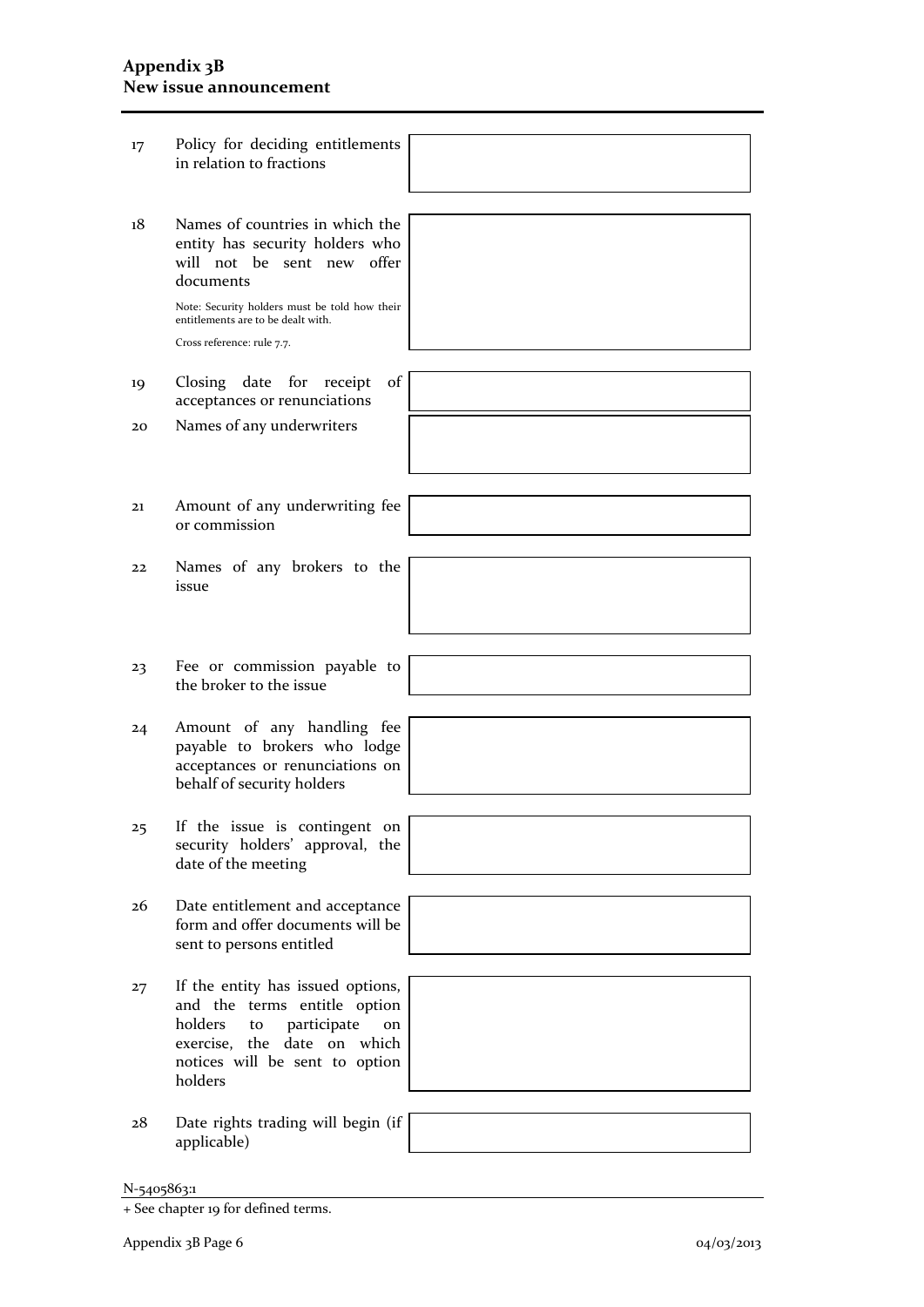- 29 Date rights trading will end (if applicable)
- 30 How do security holders sell their entitlements *in full* through a broker?
- 31 How do security holders sell *part* of their entitlements through a broker and accept for the balance?
- 32 How do security holders dispose of their entitlements (except by sale through a broker)?

## **Part 3 - Quotation of securities**

*You need only complete this section if you are applying for quotation of securities*

34 Type of <sup>+</sup>securities (*tick one*)

33 <sup>+</sup>Issue date

- (a)  $\sqrt{\frac{1}{1-\frac{1}{\sqrt{2}}}}$  +Securities described in Part 1
- (b) All other <sup>+</sup>securities

Example: restricted securities at the end of the escrowed period, partly paid securities that become fully paid, employee incentive share securities when restriction ends, securities issued on expiry or conversion of convertible securities

## **Entities that have ticked box 34(a)**

#### **Additional securities forming a new class of securities**

*Tick to indicate you are providing the information or documents*

35 If the <sup>+</sup>securities are <sup>+</sup>equity securities, the names of the 20 largest holders of the additional <sup>+</sup>securities, and the number and percentage of additional <sup>+</sup>securities held by those holders

36 If the <sup>+</sup>securities are <sup>+</sup>equity securities, a distribution schedule of the additional +securities setting out the number of holders in the categories

<sup>+</sup> See chapter 19 for defined terms.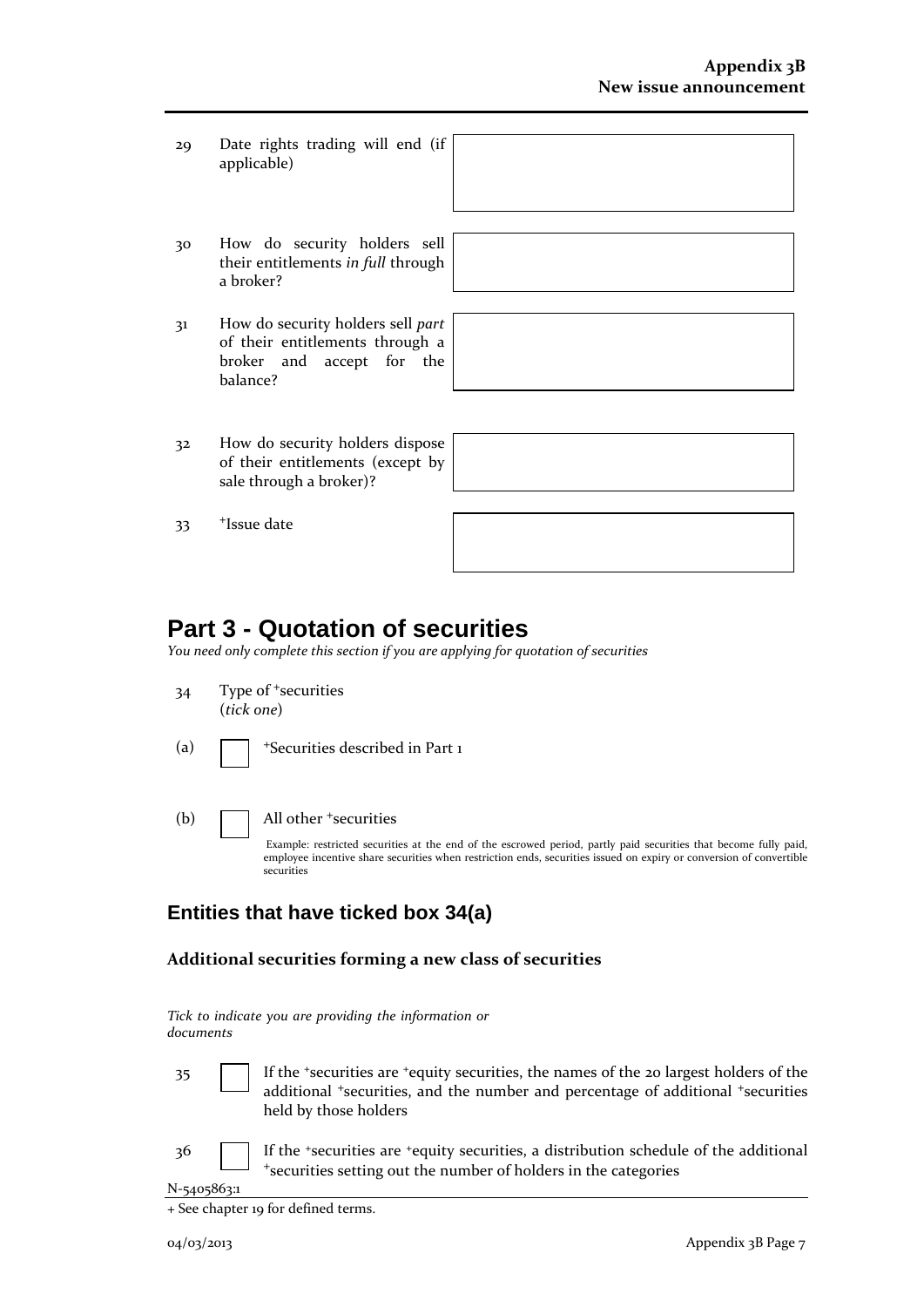1 - 1,000 1,001 - 5,000 5,001 - 10,000 10,001 - 100,000 100,001 and over

37 A copy of any trust deed for the additional +securities

## **Entities that have ticked box 34(b)**

- 38 Number of <sup>+</sup>securities for which <sup>+</sup>quotation is sought
- 39 <sup>+</sup>Class of <sup>+</sup>securities for which quotation is sought
- 40 Do the <sup>+</sup>securities rank equally in all respects from the <sup>+</sup>issue date with an existing <sup>+</sup>class of quoted <sup>+</sup>securities?

If the additional <sup>+</sup>securities do not rank equally, please state:

- the date from which they do
- the extent to which they participate for the next dividend, (in the case of a trust, distribution) or interest payment
- the extent to which they do not rank equally, other than in relation to the next dividend, distribution or interest payment
- 41 Reason for request for quotation now Example: In the case of restricted securities, end of restriction period (if issued upon conversion of another <sup>+</sup>security, clearly identify that other <sup>+</sup>security)
- 42 Number and <sup>+</sup>class of all <sup>+</sup>securities quoted on ASX (*including* the <sup>+</sup>securities in clause 38)

| Number | <sup>+</sup> Class |  |
|--------|--------------------|--|
|        |                    |  |
|        |                    |  |
|        |                    |  |

<sup>+</sup> See chapter 19 for defined terms.